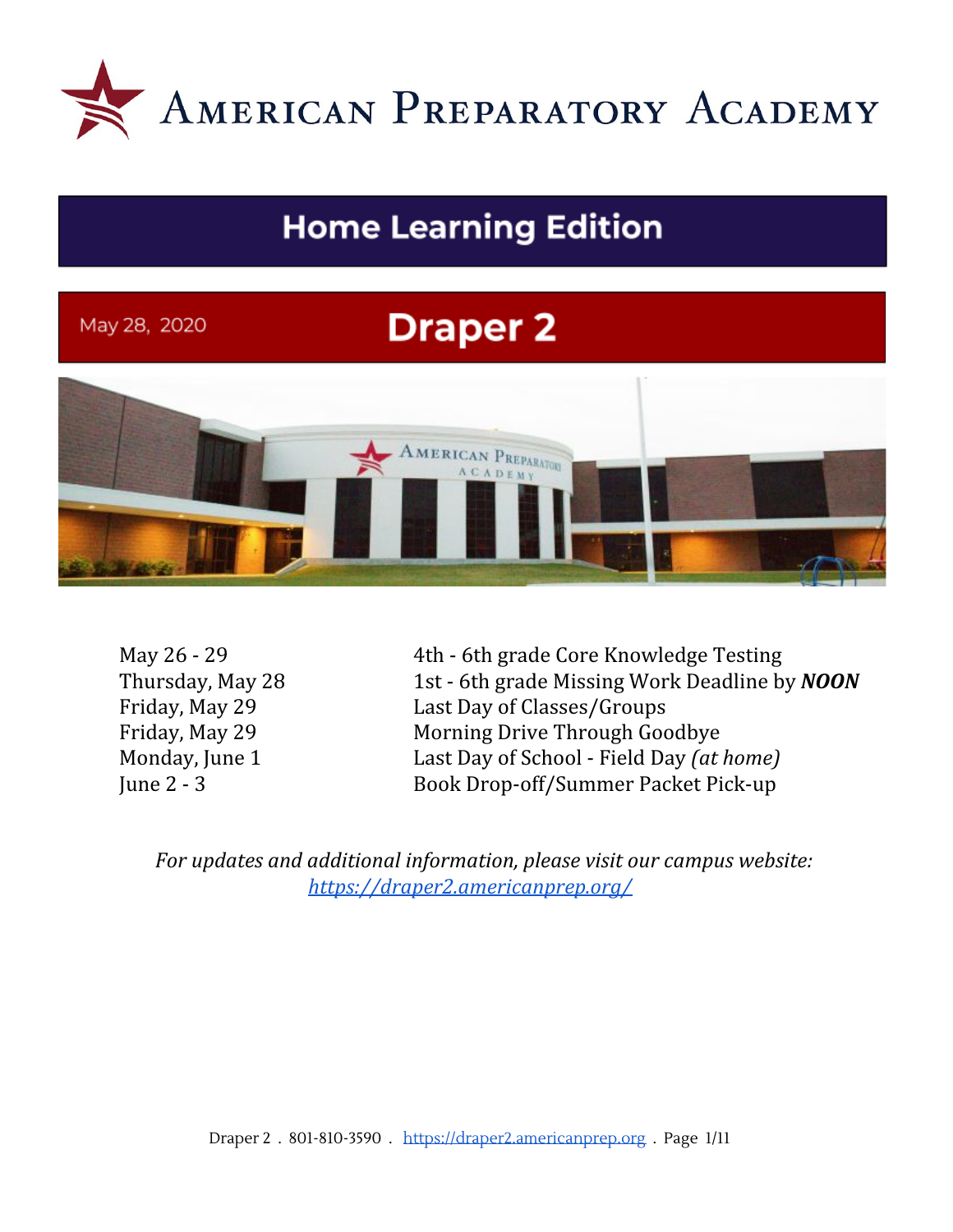

# **May Builders Theme**

#### **I am a builder when I am utterly reliable.**

We can't think of anyone more utterly reliable than you, our parents who have been teaching your children at home. Most of you are working from home as well. Then you have meals to fix, laundry to do and the house to clean, just to name a few of your challenges.

We tip our hats to each and every one of you. We KNOW that this journey has not been an easy one. We KNOW how much time you have put into your children learning and growing. We KNOW that there were many, many times when you wondered if you were going to be able to hang on. CONGRATULATIONS!! You made it! We appreciate all of you!

YOU ARE A-W-E-S-O-M-E!! TOTALLY.

# **Upcoming Event Details**

#### *Core Knowledge Testing*

● Grades 4-6: May 26 - 29

We have important end of the year testing happening this week! Please help your students by making sure they get plenty of rest, are well fed, and have a water bottle and a piece of scratch paper handy during the Core Knowledge testing. There will be a test on a different subject each day; this will replace all homeroom assignments for the week. Please watch for emails from the homeroom teacher.

#### *Missing Work Deadline - May 28th at 12:00pm*

All missing work must be submitted by noon this day to be graded and receive credit. We have extended it as far as possible, so that your students can have every opportunity to make up any missing assignments.

#### *Morning Drive Through Goodbye - May 29th, 8:30 - 11:30 am*

If you would like to say goodbye to your teachers and instructors, please join us Friday, May 29th at the times listed below. The carpool traffic will continuously flow, stopping only during the final Flag Ceremony of the year. We would ask that students stay in their cars at all times. If you have gifts to give to your teachers, please bring them to the book drop-off/packet pick-up.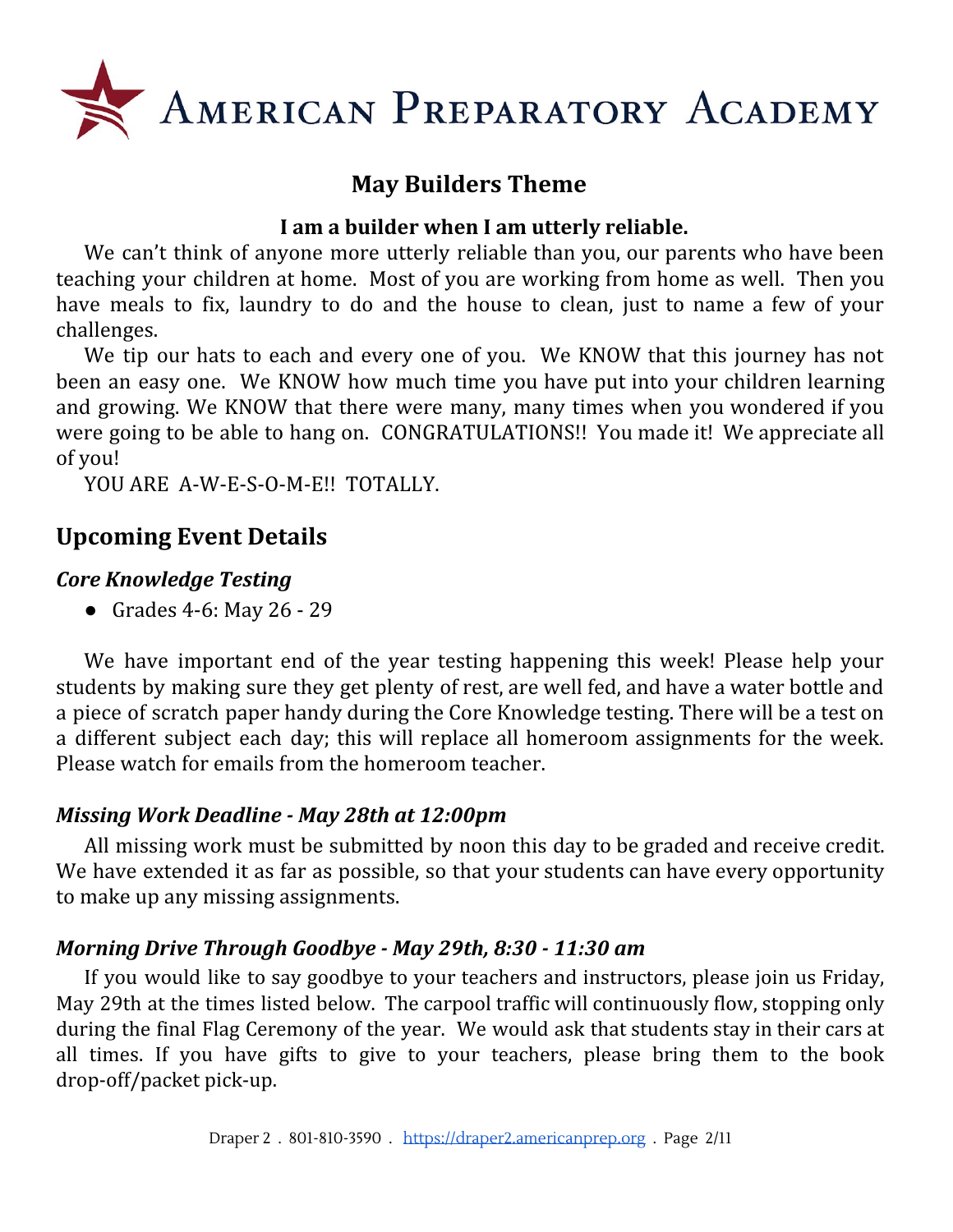

- 8:30am 9:30am K-3 Grade Staff will be on the curbs
- 9:30am 9:45am End of Year Staff Flag Ceremony FaceBook Live *(please stay in your cars)*
- 9:45am 10:45am ALL Staff will be on the curbs
- $\bullet$  10:45am 11:30am 4-6 Grade Staff will be on the curbs

### *Field Day - June 1st*

We are still required to make up the snow day we took in February, so we will be having a virtual Field Day on June 1. Check your student's Google Classroom for ideas and suggestions of activities you can do at home.

## *Book Drop-off / Summer Stay Sharp Packet Pick-up - June 2nd and June 3rd*

Please return all APA books to the school and pick up your students' Stay Sharp Summer packets. To manage the flow of traffic, parking, and number of people in the building, please sign up for a time.

● <https://www.signupgenius.com/go/60B044FAAAB2CA1FD0-book>

When you arrive, we will check in all of your books and have you pay for missing books. Then you will walk to your student's classroom(s) and pick up their packets and anything else left at the school. Your students are welcome to come with you. We prefer that everyone wears a mask.

We know many parents wish to express appreciation for the teachers and want to give a gift or card. This would be the time to leave that in the classroom. Teachers will not be on campus, so be sure to come to the Morning Drive Through Goodbye - May 29th 8:30am - 11:30am if you want to see them.

- Books
- Computers
- Recorders (4th grade)
- Instruments

## *Yearbook Delivery - June 2nd - 3rd*

Yearbooks will be delivered with Stay Sharp Summer packets. We plan to host a yearbook signing event in August if restrictions allow.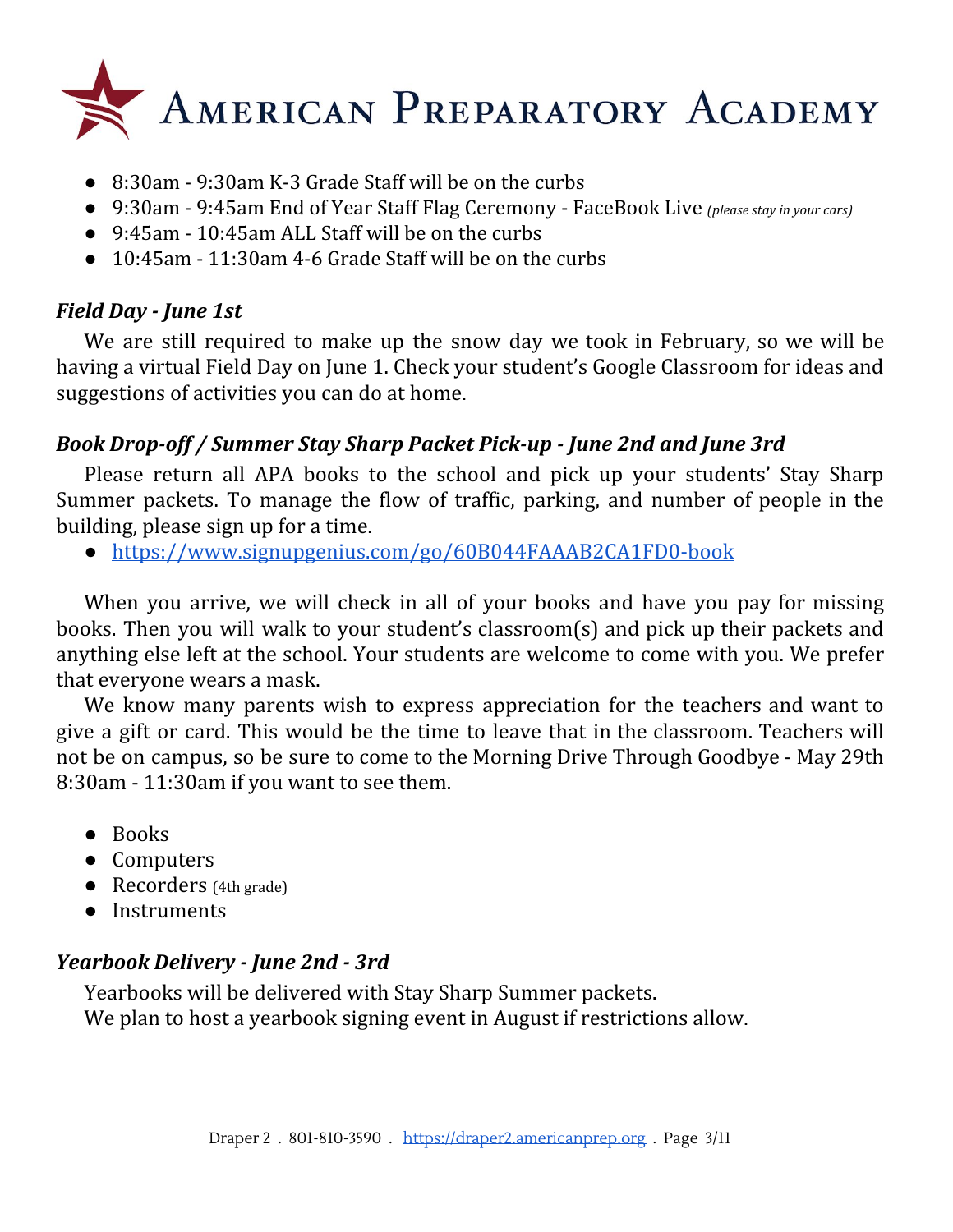

#### *Uniform Donations*

Do your students have uniforms that no longer fit? We are accepting uniform donations! Bring them to the Book Drop-off, or anytime our office is open.

#### *Dockets & Name Badges*

Your student(s) docket and name badge should be at your home for you to keep them safe over the summer. You will find any name badges that were left at school in your Summer Stay Sharp packet.

Please put them in a nice, safe place where you will remember where they are for the first day of school.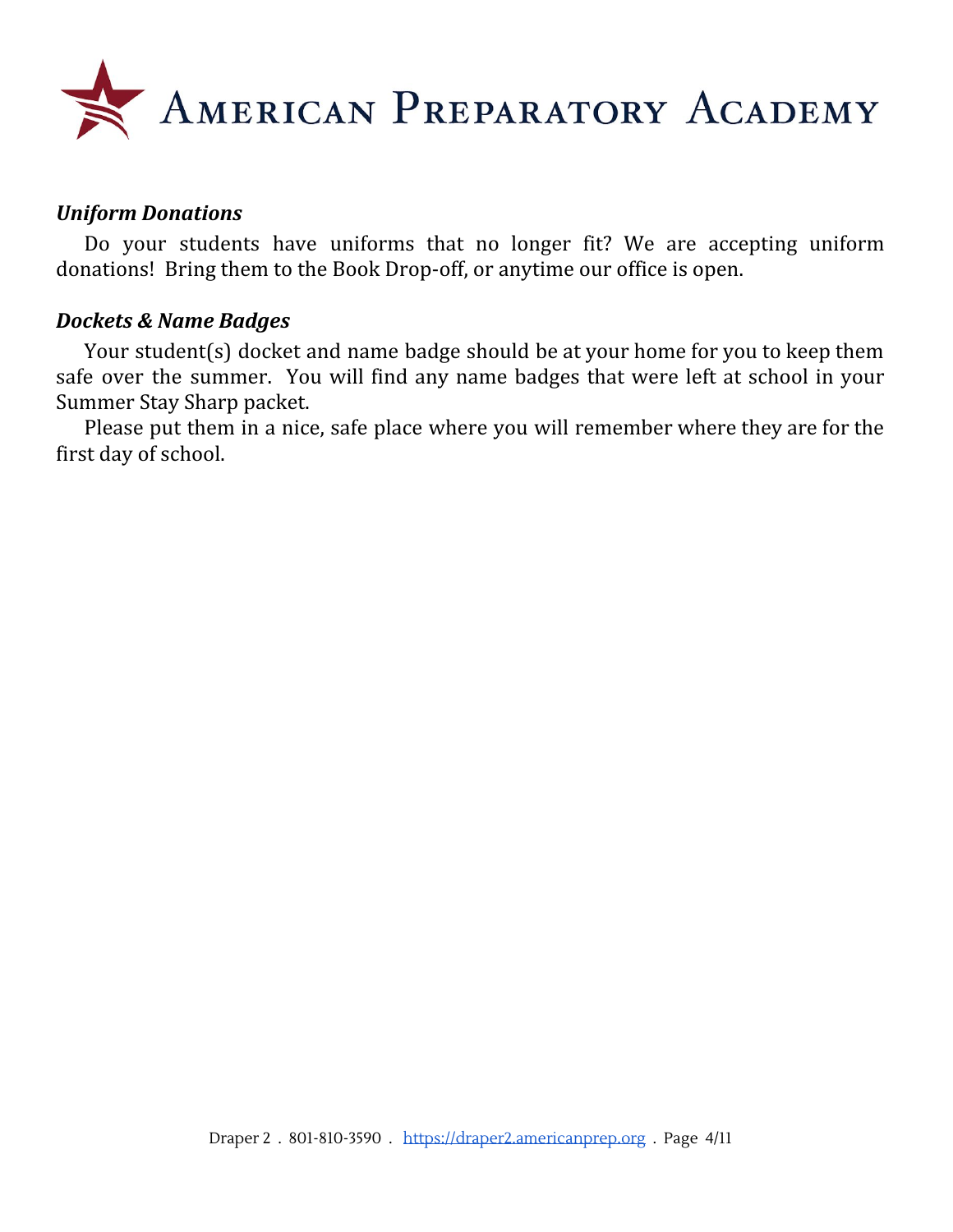#### *Builder of the Year Awards*

| <b>Kindergarten</b> Adelind Scott |                                | K-3rd Grade Teacher        | Lisa Bodtcher          |
|-----------------------------------|--------------------------------|----------------------------|------------------------|
|                                   | Kindergarten Alexander Fortner | K-3rd Grade Instructor     | Dilshad Ahmed          |
| 1st Grade                         | <b>Taylor Housley</b>          | 4th - 6th Grade Teacher    | Sara Erickson          |
| 1st Grade                         | Sri Krothapalli                | 4th - 6th Grade Instructor | <b>Sherry Diener</b>   |
| 2nd Grade                         | Kamilla Davila                 | <b>Support Staff</b>       | <b>McKinley Carman</b> |
| 2nd Grade                         | Mayank Mole                    | <b>Support Staff</b>       | <b>Emily Peery</b>     |
| 3rd Grade                         | Esti Gygi                      | <b>Parent Volunteer</b>    | Stephanie Sloane       |
| 3rd Grade                         | <b>Gray Higley</b>             |                            |                        |
| <b>4th Grade</b>                  | Rebekah Papenfuss              |                            |                        |
| <b>4th Grade</b>                  | Eddie Kwack                    |                            |                        |
| <b>5th Grade</b>                  | <b>Quincey Hathorne</b>        |                            |                        |
| <b>5th Grade</b>                  | Loyal Cook                     |                            |                        |
| <b>6th Grade</b>                  | Claire Davis                   |                            |                        |
| <b>6th Grade</b>                  | Wilson St. Martin              |                            |                        |

CONGRATULATIONS to all of our Builders of the Year. Thank you for being shining examples for all of us. Check out the Virtual Builders Assembly video on YouTube:

D2 Virtual Builders [Assembly](https://youtu.be/1XLyDa2QeMg)

A special thank you to American Prep Education Foundation that provided the resources and arranged Savvy Productions to help film and edit our assembly.

A special shout out to Kevin McVicar for taking charge, arranging, making all the phone calls, along with taking care of all the logistics for our first ever Virtual Builders Assembly. It was a rousing success!!

Thank you to Jaime Jackson and Mandy Brown for riding on the bus and making sure that pictures were taken, the FaceBook live feed was functioning without a hitch, and that everything was set up just perfectly.

Thank you to our IT team, Chris Guerrero and Colby Sims. They made sure that the music played at every stop, and the video along with sound was taken care of.

Of course, we couldn't have made it to each and every home without our Bus driver, Perry Gasio. Thank you!!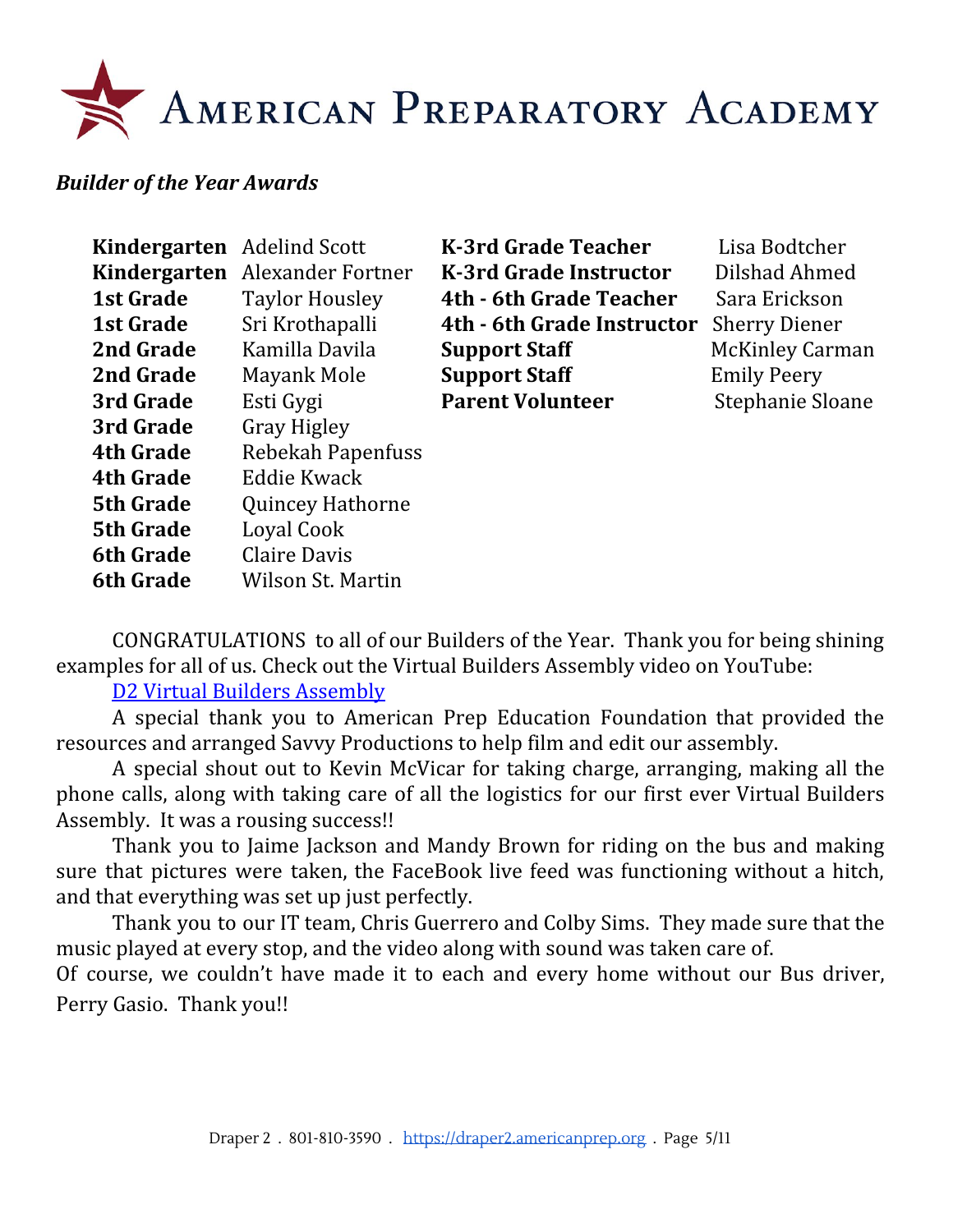#### *Character Development Corner - by Mandy Brown*

Wonderful, amazing APA parents and students, what a wild year we have had. I have truly missed seeing our students these last few months. I have been so impressed as I have seen our students choose to accept service challenges, participate in watching our character development videos, and still have such builder attitudes through these tough times.

THANK YOU so much for all of the parents who have volunteered throughout the year, from our College Fair to our 5th and 6th grade events. Thank you for your overwhelming support of our Canned Food Drive in December. Thank you for your support of our unique program.

I truly believe that our students will change the world for the better (they already do that), in both big and small ways.

If you have the chance to watch our end of year VIRTUAL culminating assembly as a family, we invite you to do so together, to remember all the virtues we have been practicing all year. Have a WONDERFUL summer!

● <https://youtu.be/wDIKJw9jjqU>

## **From the Academic Office**

#### *Year End Art Show*

In addition to being an academically rigorous school, American Prep also supports and encourages students creative endeavors. Check out all the great art work created by our students this year.

<https://www.youtube.com/watch?v=8QayVtWMVBA>

<https://www.youtube.com/watch?v=8wFxDxGQQQM>

#### *Summer Reading Books*

Go here to see the titles that each grade will be reading this summer: <https://draper2.americanprep.org/summer-resources/>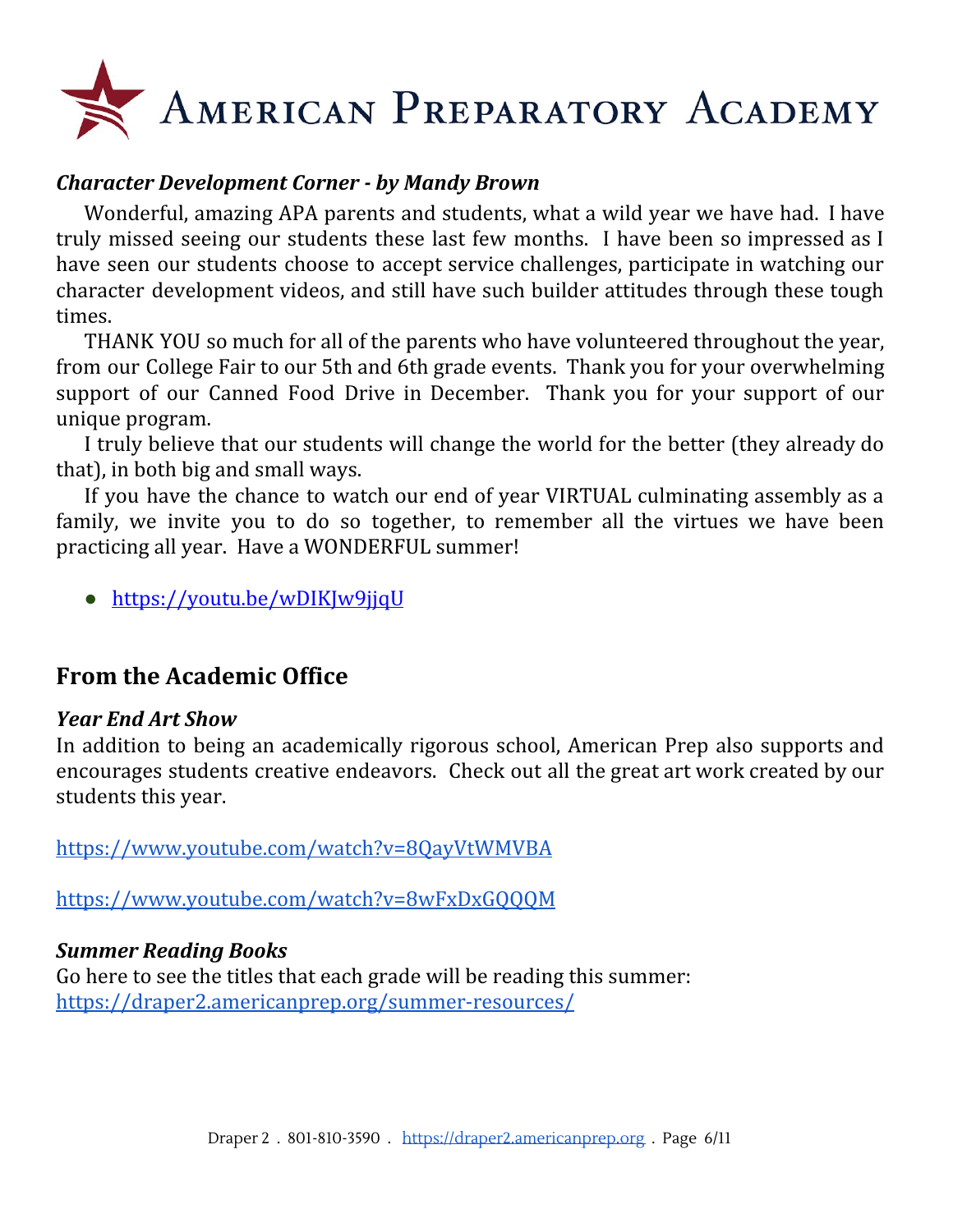

#### *3rd Graders going into 4th grade - Summer Reading Assignment*

Every year we assign our students to read a book over the summer. The book assigned to outgoing third graders this year is *Robin Hood*. It is important that you purchase the correct edition of this book.

- APEF <https://www.americanprepfoundation.org/draper-2>
	- o If you purchase the book from APEF, it will be provided with your Summer Stay Sharp Packet June 2nd 3rd.
- Amazon https://tinyurl.com/y7h9fdcn
- Core Knowledge Website https://www.coreknowledge.org/product/robin-hood/
- Barnes & Noble https://tinyurl.com/ya576wjh

*(Note: Previously, the assigned book was Robinson Crusoe, but it has been changed to Robin Hood.)*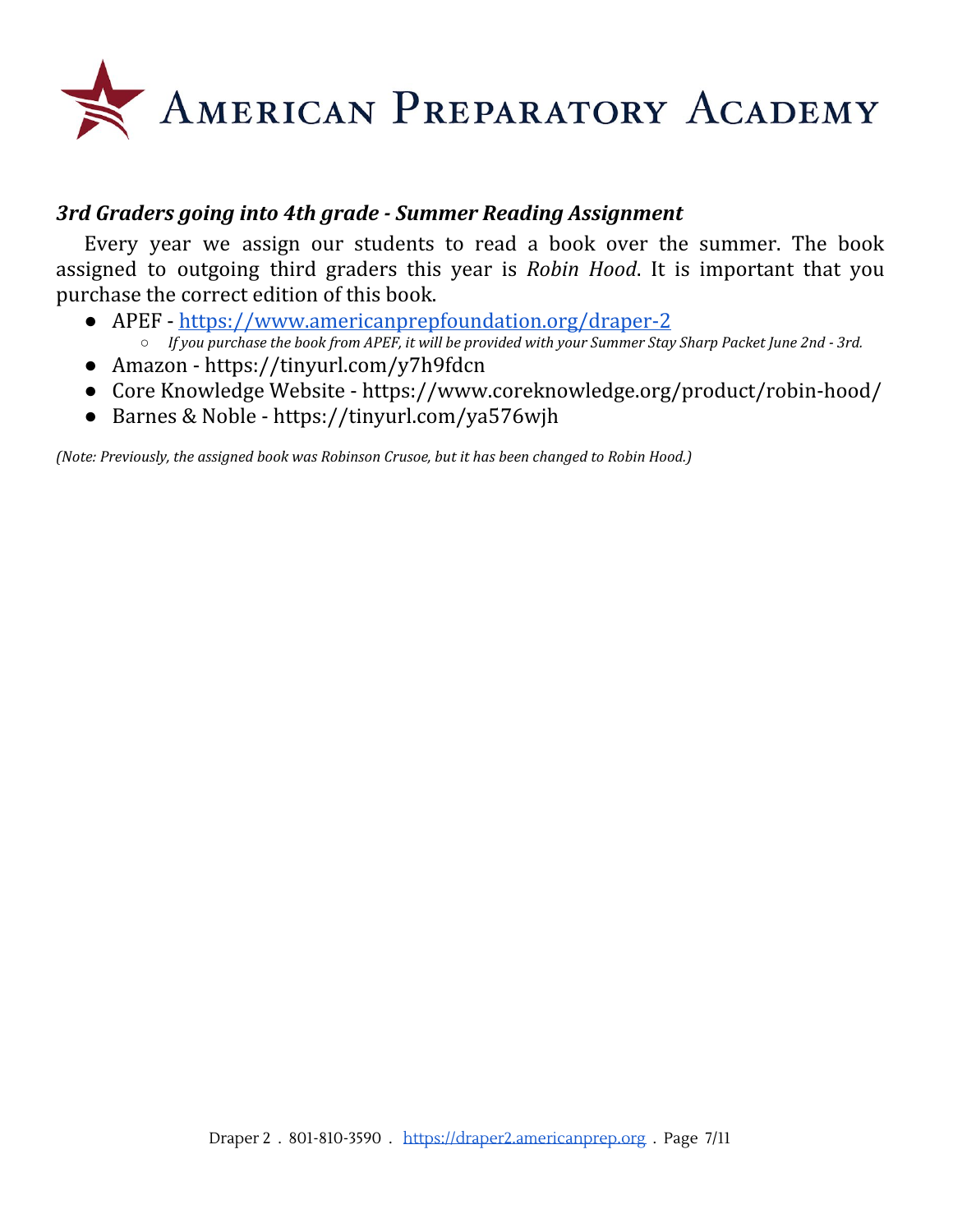

# **From the Administrative Office**

#### *Parent Survey*

If you have not already done so, please complete the survey! Follow the link at the end of the survey to request 2 free homework passes. These can be used during Term 1 next year!

● <https://forms.gle/UzTYaK5VkE8rXb7v5>

#### *Draper 2 Parent Advisory Committee (PAC) Election Results*

We appreciate all of our willing and wonderful parents for putting their names forward in this election and would like to congratulate the following parents who will have the opportunity to serve as members of the Draper 2 Parent Advisory Committee:

- Gwendolyn Hortin Newly Elected
- Nichole Hanna Newly Elected
- Laquisha Shelton Newly Elected
- Zoie Farmer Returning
- Tammy Shumway Returning
- Shari Harris Returning
- Verdun Hartin Returning
- Alisha Staggs Returning
- Santhosh Alahari Returning

#### *COVID-19 Status Update*

The state of Utah has updated our risk status from Moderate *(Orange)* to Low *(Yellow)*. Please visit these resources to understand what that means for you!

<https://coronavirus.utah.gov/utahs-low-risk-phase/> Flyer about Low Risk [Status](https://coronavirus-download.utah.gov/business/Yellow/Utahs_Low_Risk_Phase_Flyer_English.pdf)

#### *Summer Meals*

Summer meal sites are open to all children 18 and younger at no cost. Find a summer site in your community with the USDA Summer Meal Site Finder mapping tool. <https://www.fns.usda.gov/meals4kids> You can also text "Summer Meals" to 97779 or call 1-866-348-6479 to find a site near you. Site information will be updated weekly. Individual summer meal sites will have the most up to date information on meal service.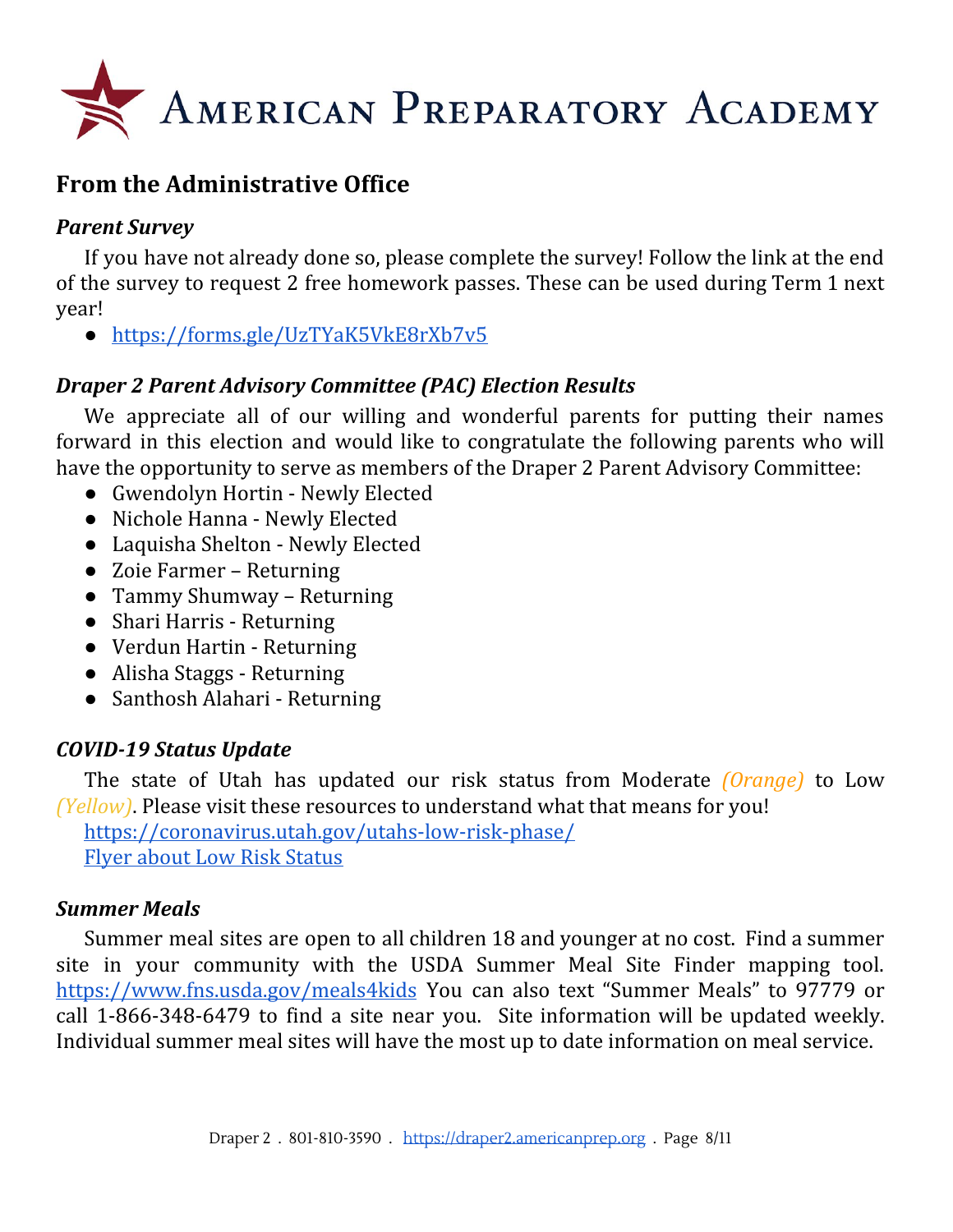

#### *School Hours - May*

**By Phone** - Our secretaries are available from 8:00 am - 4:00 pm

- Call 801-810-3590
- Press *0001* or *0002* during the message
- If you go to voicemail, leave a message
- $\bullet$  Press #
- $\bullet$  Press  $\theta$

All messages are forwarded to the secretaries and will be answered as soon as possible.

**In Person** - Our secretaries are available from 10:00 am - 1:00 pm

- We prefer that you schedule an appointment to come in by emailing Mrs. Carman [mcarman@apamail.org](mailto:mcarman@apamail.org)
- Please come only if you are SYMPTOM FREE*(no cough, fever, shortness of breath, or feeling sick)*
- Please wear a mask if possible

#### *School Hours - June -* **Office Closed**

#### **By Phone - Messages Only**

- Call 801-810-3590
- Press *0001* during the message
- Leave a message
- Press #
- Press 0
- All messages will be returned as soon as possible

#### **In Person - By Appointment Only**

● Please email Ms. Hickman [lhickman@apamail.org](mailto:lhickman@apamail.org)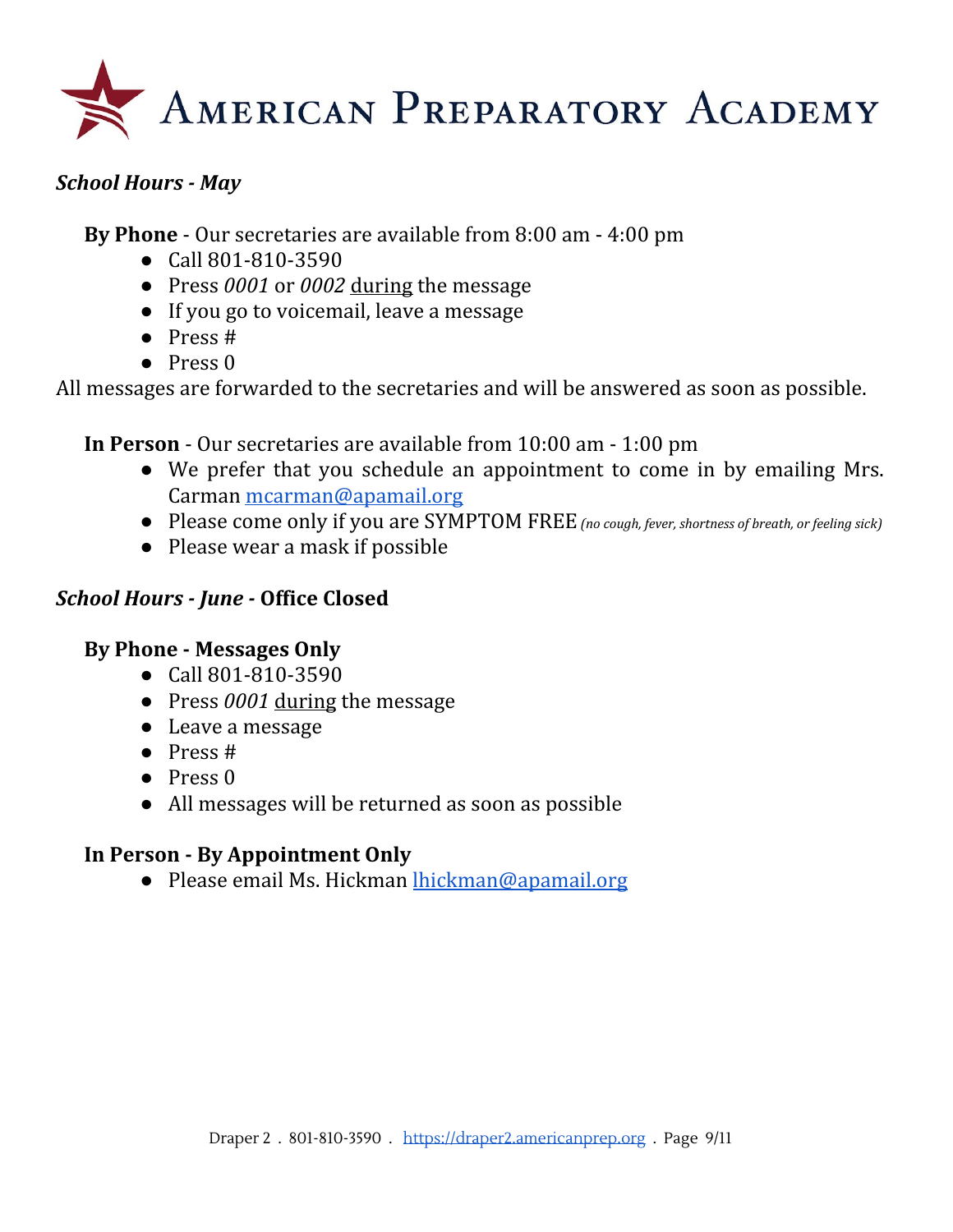# **American Preparatory Education Foundation**



*Michelle Goudge, Executive Director e: [mgoudge@americanprepfoundation.org](mailto:mgoudge@americanprepfoundation.org)* | *p: 801.661.1928 [www.facebook.com/pg/americanprepfoundation](http://www.facebook.com/pg/americanprepfoundation) [www.americanprepfoundation.org](http://www.americanprepfoundation.org/)*

#### *COVID-19 Assistance*

A HUGE thank you goes to all of the APA families who have contributed to the COVID-19 Assistance Fund! Like I've said in previous messages, with the generosity of our donors we are able to do more good. And that is exactly what we are doing. I have signed a number of checks this past week for grants that have been awarded to our APA families who are struggling financially, thanks, in large part, to your donations. Thank you!

Here is what we would love our families and staff members to do:

- $\star$  Go to <https://smile.amazon.com/ch/45-4568023> and add APEF as your charity. When you shop at <https://smile.amazon.com/> a percentage of each purchase you make will then go to APEF.
- ★ Please consider donating to the APEF COVID-19 Assistance Fund [HERE](https://app.moonclerk.com/pay/2r6mz46rbri7) or a[t](https://www.americanprepfoundation.org/) <https://www.americanprepfoundation.org/>.
- ★ If you are in need of assistance, please complete the [APPLICATION](https://docs.google.com/spreadsheets/u/2/d/1nn7B0brlNYgovj2QrkCK-tph90wa4axMuSBG0L0AuUM/copy) to apply for a grant.

We are in this together and we will get through it together!

#### *Thank a Teacher*

APA teachers and staff have gone to extraordinary lengths to make learning from home successful for our students. Thank you to all of our teachers for their tremendous dedication, creativity, and problem solving during this pandemic. Three APA teachers were chosen from nominations received from parents and students to receive extra thanks. Those teachers are:

- Susan Diamond, Draper 2 2nd Grade Teacher
- Stephanie Stock, West Valley 2 5th Grade Teacher
- Allie Koscianski, Las Vegas 3rd Grade Teacher

Congratulations to you and to all of our APA teachers and instructors. You are amazing!